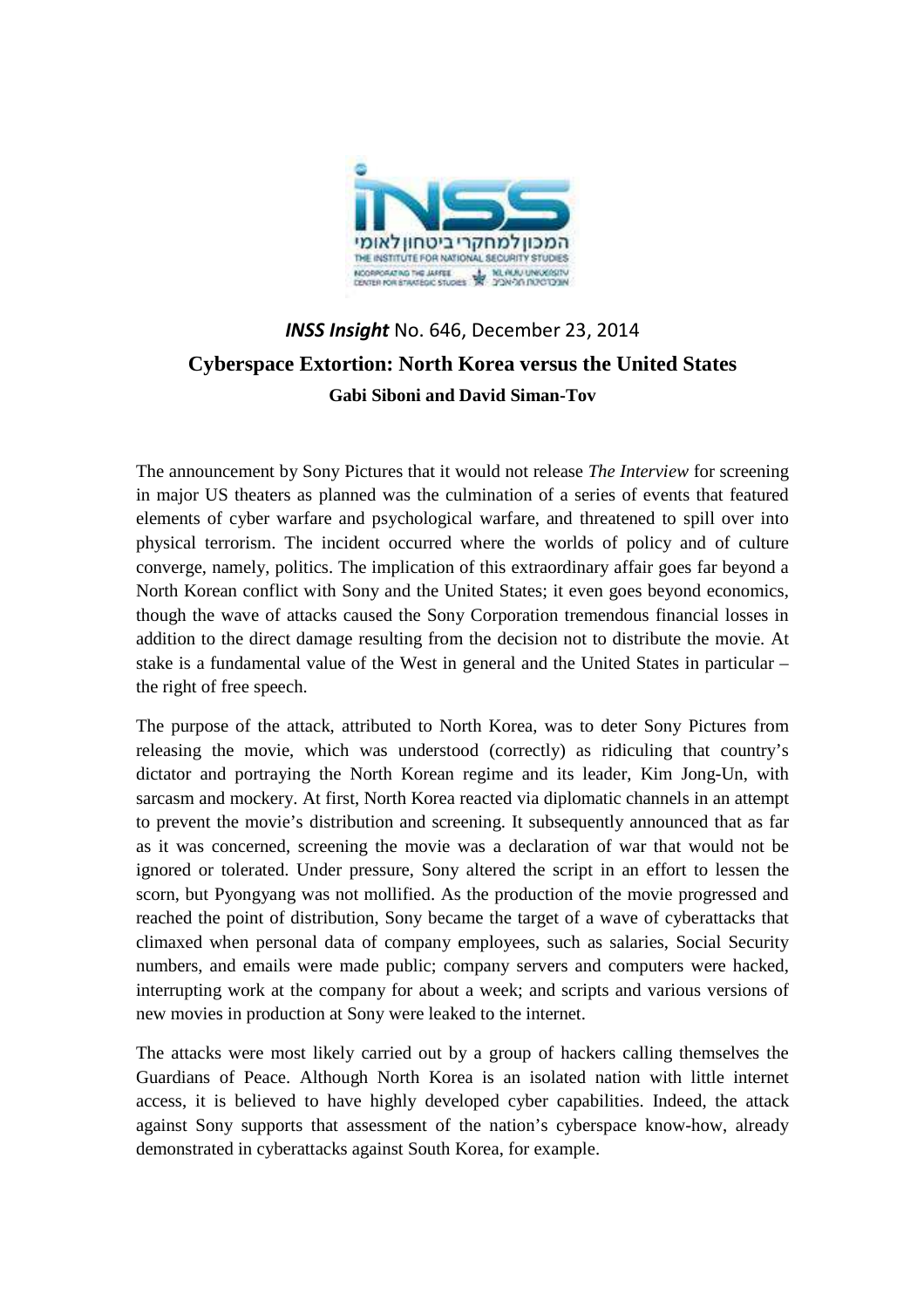Sony's helplessness is typical of all systems in the United States in particular and the West in general, and reflects the limited ability by Western democracies to repel attacks of this kind. Attacks on private companies and corporations for the sake of industrial and political espionage are common. They are carried out by state-sponsored entities, hacker groups supported and instructed by states, and by criminal organizations. But it is possible that the events surrounding Sony's movie point to an especially menacing trend with novel features: the use of cyberspace combined with the threat of physical harm, and the state not denying responsibility for the attacks and threats.

The current cyberattack integrated pressure on a private company and cyberspace threats against it with the threat of physical harm to civilians. To enhance the deterrence, the threats to harm the movie's distributors and moviegoers included the exhortation "Remember September 11." Various ideas for physically securing the movie houses that might screen *The Interview* in the future have been floated, but it is still unclear how Sony will act and if North Korea has other cyber weaponry in its arsenal. Whether North Korea would have tried to realize its threats of physical damage had Sony decided to launch the movie is unknown; to do so would require very specific and complex operational capabilities. In any case, thus far North Korea has scored a noteworthy psychological victory.

Moreover, given the difficulty in identifying hackers, assessments as to their identity are speculation alone. To date, state-sponsored attacks on the private sector for the purpose of industrial espionage and information theft have been attributed primarily to China. However, in this sense, the attack on Sony was unusual: at first, the North Korean regime did not deny responsibility for the attack carried out by hackers identified with the regime. Hints as to its involvement were broadcast in North Korean media. The explanation seems to be that North Korea is seeking to create an explicit equation of deterrence in case of future attempts to jeer at the nation and its ruler. Indeed, the relative weakness of Western democracies in the cyberspace battlefield was quite apparent. President Obama addressed the issue, albeit somewhat belatedly, complaining that Sony executives had not consulted him before making their decision. He said the United States would not agree to any curtailment of freedom of speech, and promised it would choose the time and manner of its response. But it seems that the North Korean regime is not worried about a response, cyber or physical, on the part of the United States.

States and organizations potentially interested in limiting the right to freedom of speech and action of other states and organizations are no doubt watching events closely and are liable to act on the conclusions drawn from the North Korea versus Sony Pictures affair. While the specific incident focused on the film industry, presumably other sectors are equally exposed to damage, including civilian business sectors that are not at the top of any state's cyber protection and defense agenda.